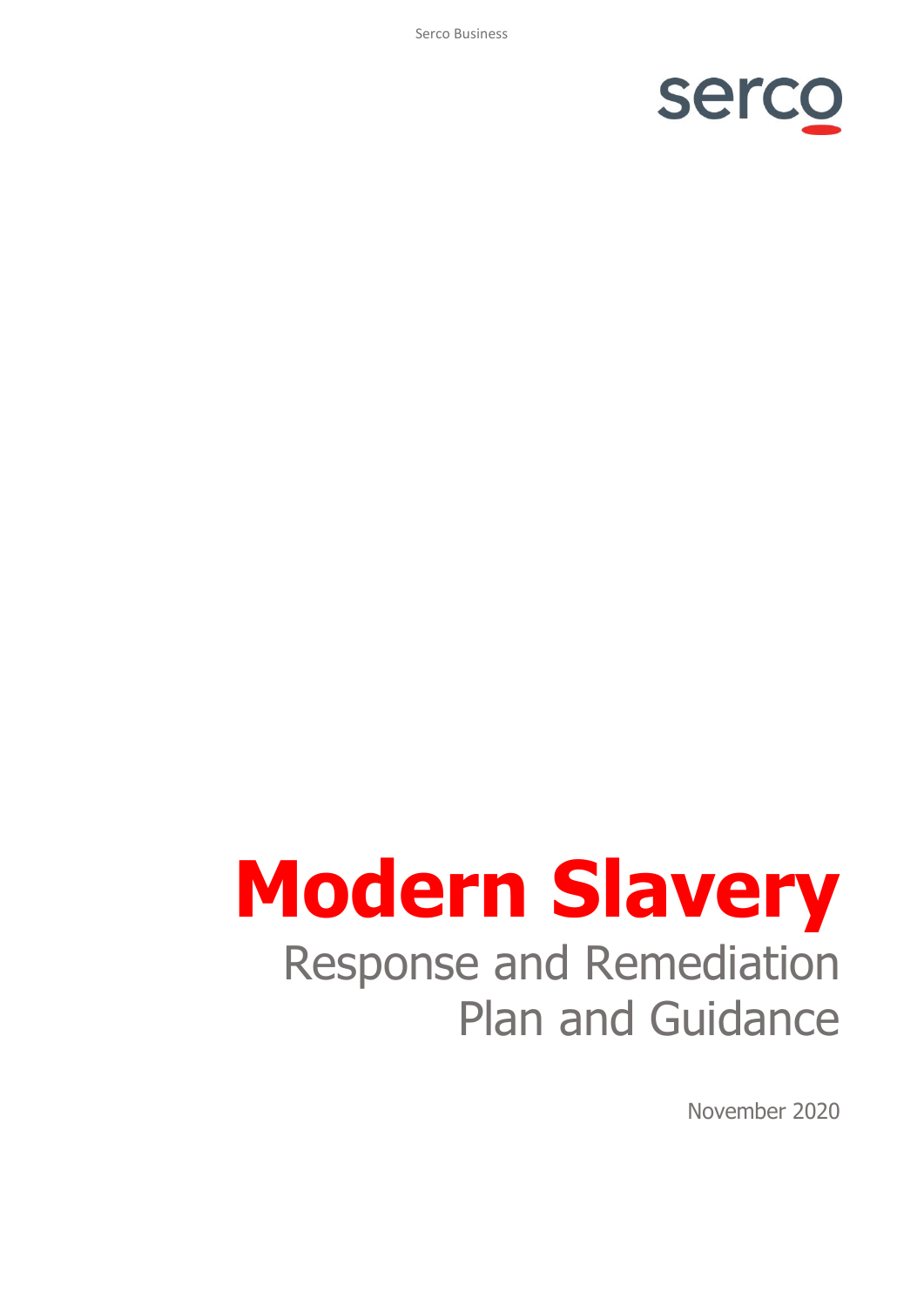serco

Modern Slavery Response and Remediation Plan How to identify and respond to a potential victim of modern slavery

# **Contents**

| 2 How to Identify a Potential Victim of Modern Slavery or Human Trafficking? 5 |  |
|--------------------------------------------------------------------------------|--|
|                                                                                |  |
|                                                                                |  |
|                                                                                |  |
|                                                                                |  |
|                                                                                |  |
|                                                                                |  |
|                                                                                |  |
|                                                                                |  |
|                                                                                |  |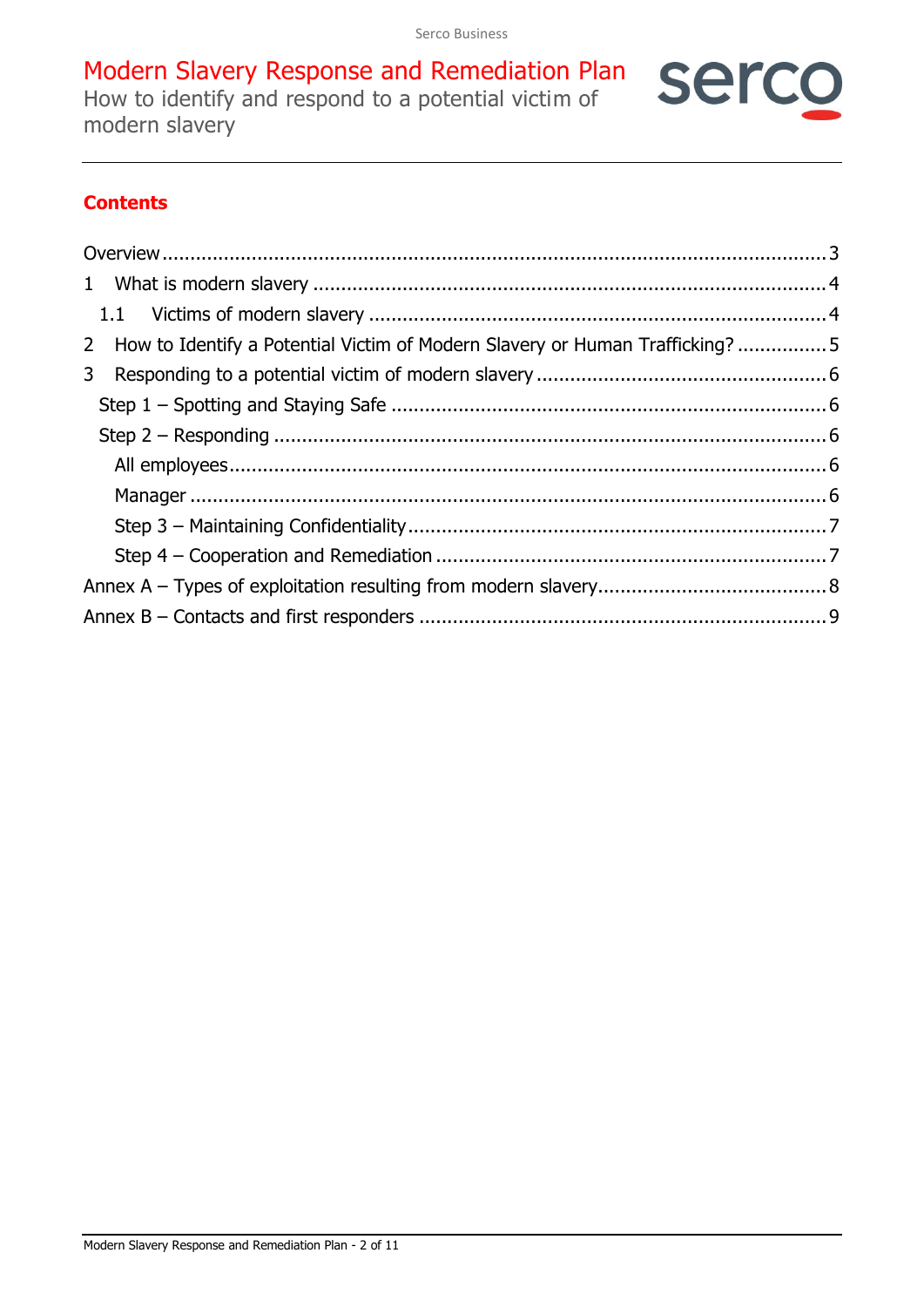

### <span id="page-2-0"></span>**Overview**

We condemn slavery in all its forms. We will never tolerate it in our business or supply chain.

Should a situation ever arise where there is evidence or even the suspicion of slavery then this must be addressed. This plan tells you what to do if you suspect any form of modern slavery in our operations (whether using the services provided by our contracts as a means to facilitate Modern Slavery, such as transport, accommodation services etc.) or through our suppliers.

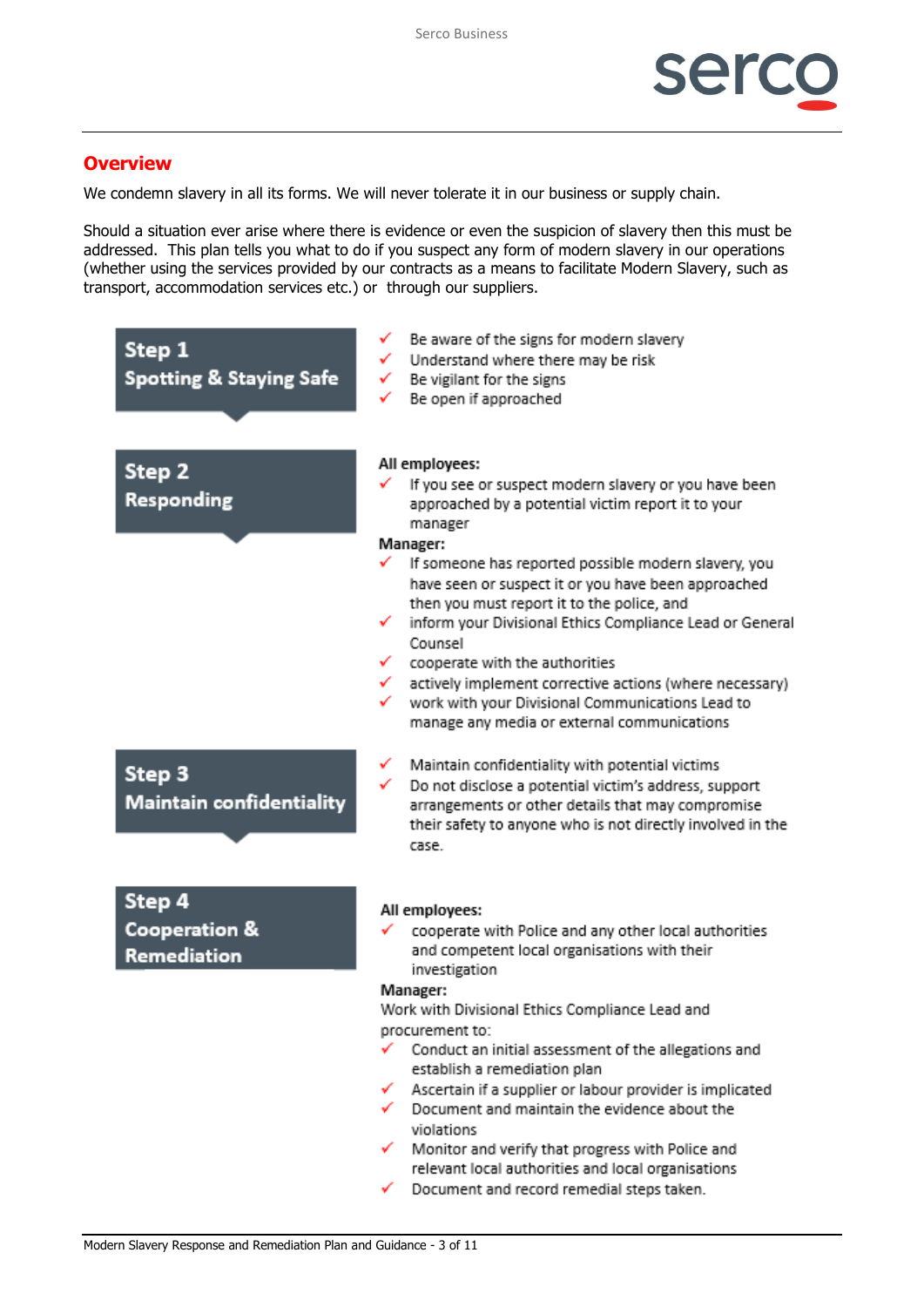

Underpinning our Values is the right to be treated with dignity, fairness, equality and respect. We respect the human rights of individuals across all Serco operations and will not engage in any form of modern slavery. We condemn slavery in all its forms. We will never tolerate it in our business or supply chain.

Many countries, notably the United Kingdom and Australia, have adopted specific legislation on Modern Slavery. These legislations give national law enforcement the tools to fight modern slavery, ensure perpetrators can receive suitably severe punishments for these appalling crimes and enhance support and protection for victims.

Should a situation ever arise where there is evidence or even the suspicion of slavery then this must be addressed. This plan tells you what to do if you suspect any form of modern slavery in our operations or supply chain.

#### <span id="page-3-0"></span>**1 What is modern slavery**

Modern slavery is a serious and brutal crime in which people are treated as commodities and exploited for criminal gain. Modern slavery, in particular human trafficking, is an international problem with victims entering one of the countries in which Serco operates legally, on forged documentation or illegally.

Modern slavery is an umbrella term, encompassing human trafficking, slavery, servitude and forced labour. Someone is in slavery if they are:

- Forced to work through mental or physical threat
- Unpaid or not paid in line with the other workers on site or in line with the local minimum wage
- Owned or controlled by an 'employer' usually through mental or physical abuse or the threat of abuse
- Dehumanised, treated as a commodity or bought and sold as 'property'
- Physically constrained or have restrictions placed on their freedom.

Human trafficking is when men, women and children are moved and forced into exploitation. The movement could be international but also within the country, from one city to another or even just a few streets. A person is a victim of human trafficking even if they have not yet been exploited but have been moved for the purposes of exploitation.

Servitude is like slavery, in that a person is under an obligation to provide a service to another which is imposed on them by coercion.

Forced work is defined as 'work or service which is exacted from any person under the menace of any penalty and for which the person has not offered himself/herself voluntarily and has been found in a number of different industries including manufacturing, food processing, agriculture and hospitality'.

Further definition and an overview of the types of exploitation that can occur are provided in Annex A.

#### <span id="page-3-1"></span>**1.1 Victims of modern slavery**

Victims of modern slavery or human trafficking may be unwilling to come forward to law enforcement or public protection agencies, not seeing themselves as victims, or fearing further reprisals from their abusers. Victims may also not always be recognised as such by those who come into contact with them.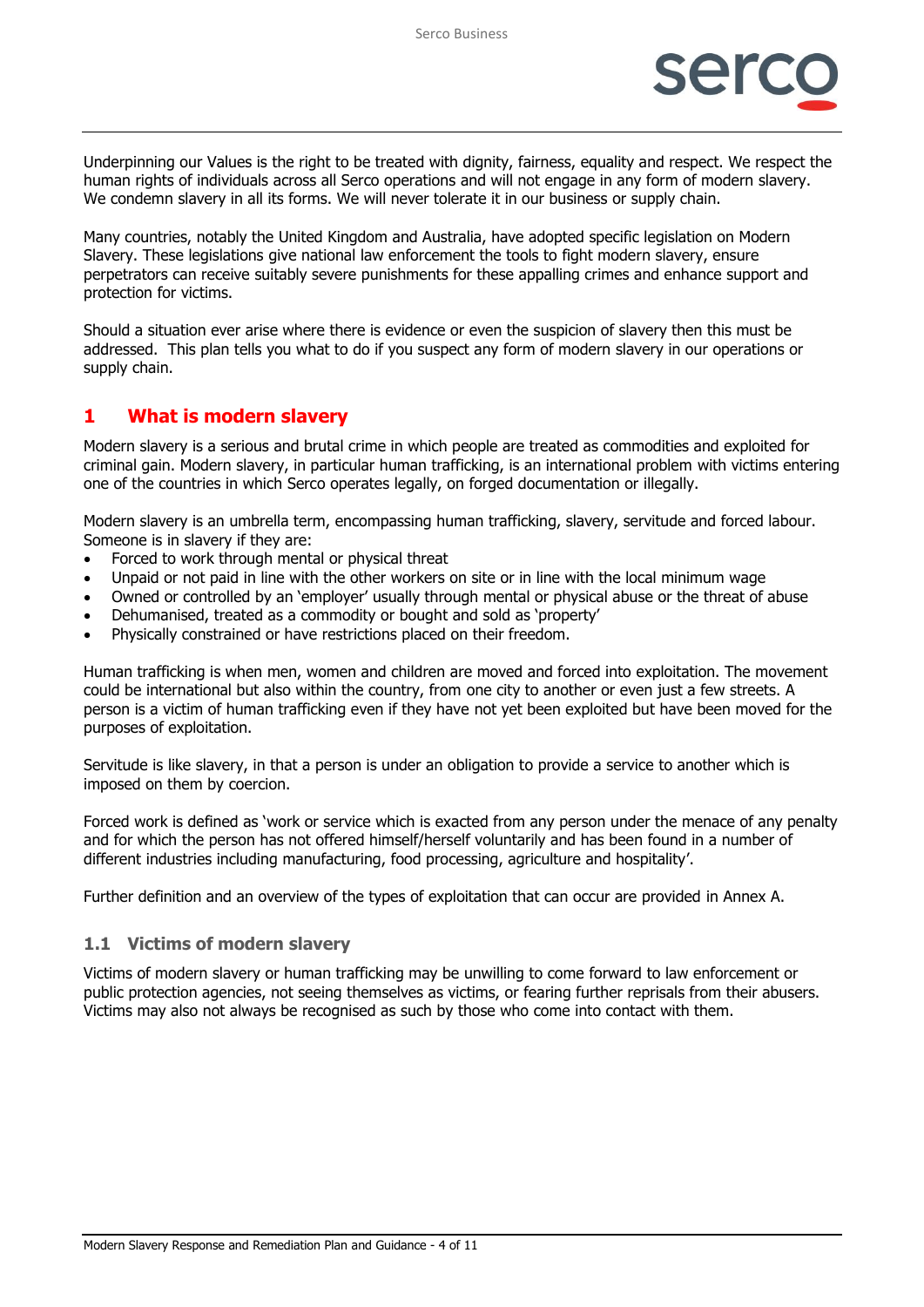

# <span id="page-4-0"></span>**2 How to Identify a Potential Victim of Modern Slavery or Human Trafficking?**

Everyone should be aware of the signs to spot potential victims of modern slavery. In order to identify a potential victim of modern slavery, you should be familiar with the following signs:

#### **PHYSICAL APPEARANCE**

- 
- Appear malnourished
	- Appear dirty, worn out clothes, same clothes
	- Appear frightened, withdrawn and confused
	- Learning difficulties or drug/alcohol dependent
	- Injuries (bruises, untreated injuries, cigarette burns) that seem to be the result of an assault
	- Work related injuries often through poor health and safety measures
	- Shows signs of sexual abuse or has an unwanted pregnancy

#### **FEW OR NO PERSONAL POSSESSIONS**



- No money
- No personal items such as purses, wallets or jewellery
- Few clothes: They may wear the same items all the time, or wear clothes that are unsuitable for work
- No mobile phones as they have been confiscated to prevent them from social interaction with their family and friends
- Little or no food
- Has no passport or other means of identification
- Has false travel/identity documentation
- Is unable to confirm names and addresses of employer / contacts / home / workplace in UK

#### **ISOLATION AND NO FREEDOM OF MOVEMENT**

| $\bullet$                      | Others present their identification documents and speak for them at                                                       |  |  |  |
|--------------------------------|---------------------------------------------------------------------------------------------------------------------------|--|--|--|
|                                | recruitment                                                                                                               |  |  |  |
|                                |                                                                                                                           |  |  |  |
| $\bullet$                      | Others try to book them onto shifts or speak on their behalf when answering<br>calls regarding their availability to work |  |  |  |
|                                | One person speaks on behalf of a number of workers and the victims look to                                                |  |  |  |
|                                | him or her for support or permission                                                                                      |  |  |  |
|                                | • Excessive working hours, no days off and little spare time to get lunch etc.                                            |  |  |  |
|                                | Limited or no social interaction and poorly integrated into the community                                                 |  |  |  |
|                                | Dependence on employer or a third-party for a number of services - for                                                    |  |  |  |
|                                | example work, transport and accommodation (for example a driver may drop                                                  |  |  |  |
|                                | off and collect them)                                                                                                     |  |  |  |
|                                | • Limited contact with family                                                                                             |  |  |  |
|                                | Has not been registered with or attended a GP practice                                                                    |  |  |  |
|                                | Difficult to establish/prove relationship between adult and children                                                      |  |  |  |
|                                |                                                                                                                           |  |  |  |
| <b>RELUCTANCE TO SEEK HELP</b> |                                                                                                                           |  |  |  |
|                                |                                                                                                                           |  |  |  |



- Unable to speak local language
- Avoid eye contact
- Appear frightened or anxious
- Afraid to talk
- Refuse or reluctant to talk to a person in authority or provide personal details
- Reject help when offered. This is often because they don't know who to trust or fear retribution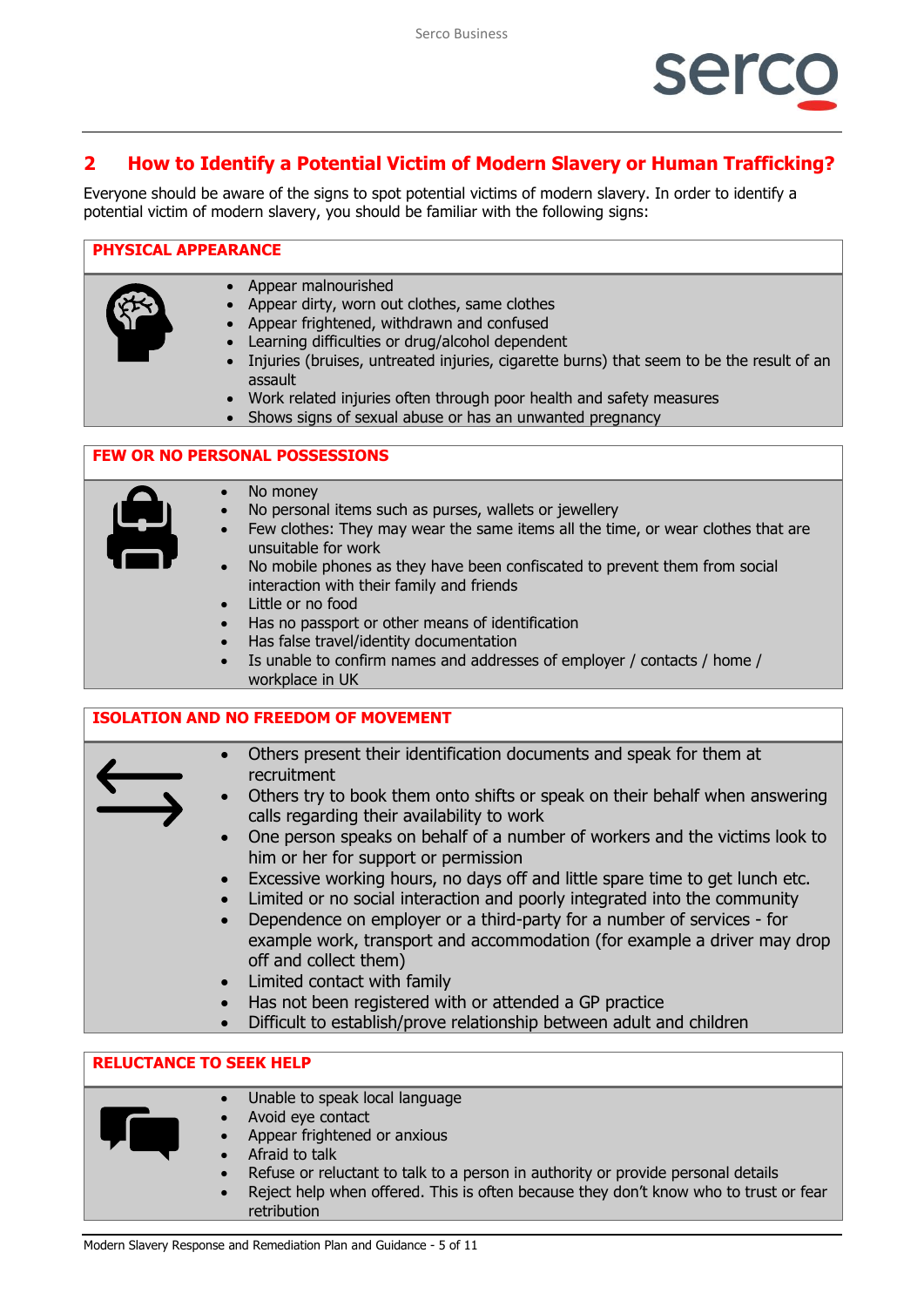

If you believe that you have spotted signs of modern slavery, you will not be expected to:

- Be able to prove modern slavery. If modern slavery is suspected, but not conclusively proven, the potential victim(s) should still be identified as a such.
- Evaluate indicators to a criminal standard of proof.

You simply need to know and understand the signs which may indicate a person is a victim of modern slavery in order to decide whether to report it or not.

They may not necessarily be considered as evidence of modern slavery but should lead to further work by the First Responder and/or local authorities to gather more evidence as those signs may act as evidence that the person is at risk of exploitation if they are not supported to prevent this.

## <span id="page-5-0"></span>**3 Responding to a potential victim of modern slavery**

A potential victim of modern slavery is a potential victim of a crime.

**All Serco staff have a duty to be vigilant to signs of a potential victim of modern slavery or human trafficking and respond to it. We recognise our frontline colleagues are more likely to come into contact with potential victims due to the nature of their jobs, so it is important that everyone knows what steps to take.**

#### <span id="page-5-1"></span>**Step 1 – Spotting and Staying Safe**

If you believe that you have spotted signs of a potential victim of modern slavery, you should avoid approaching or interacting with the potential victim to discuss it as you risk endangering not only the victim's health and safety, or their loved ones but also yourself.

If a potential victim of modern slavery approaches you for help, you must arrange to put the potential victim in a safe place, while responding by calling the local Police.

#### <span id="page-5-2"></span>**Step 2 – Responding**

#### <span id="page-5-3"></span>**All employees**

You must immediately inform the Manager of the site where you have spotted the signs of a potential modern slavery victim or been approached by a potential victim.

#### <span id="page-5-4"></span>**Manager**

If you think that you have spotted signs or received a report of a potential victim of modern slavery, you must:

call the local Police immediately but no later than 48 hours of spotting the signs or receiving the report. In instance, where suspicions or concerns may involve children or young people, or where there is serious harm, please contact the local Police immediately without delay.

In parallel, you must:

- inform your Divisional Ethics Compliance Lead or General Counsel so that appropriate measures to support the case can be taken. This might include informing the supplier which employs the potential victim of modern slavery
- cooperate with the authorities
- actively implement corrective actions (where necessary)
- work with your Divisional Communications Lead to manage any media or external communication about the incident to ensure we are not viewed as complicit.

As a Manager, if you want to discuss your concern internally or verify some of the signs spotted before informing the Police, you must contact your Divisional Ethics Compliance Lead or General Counsel within 48 hours of the signs being spotted or raised to you.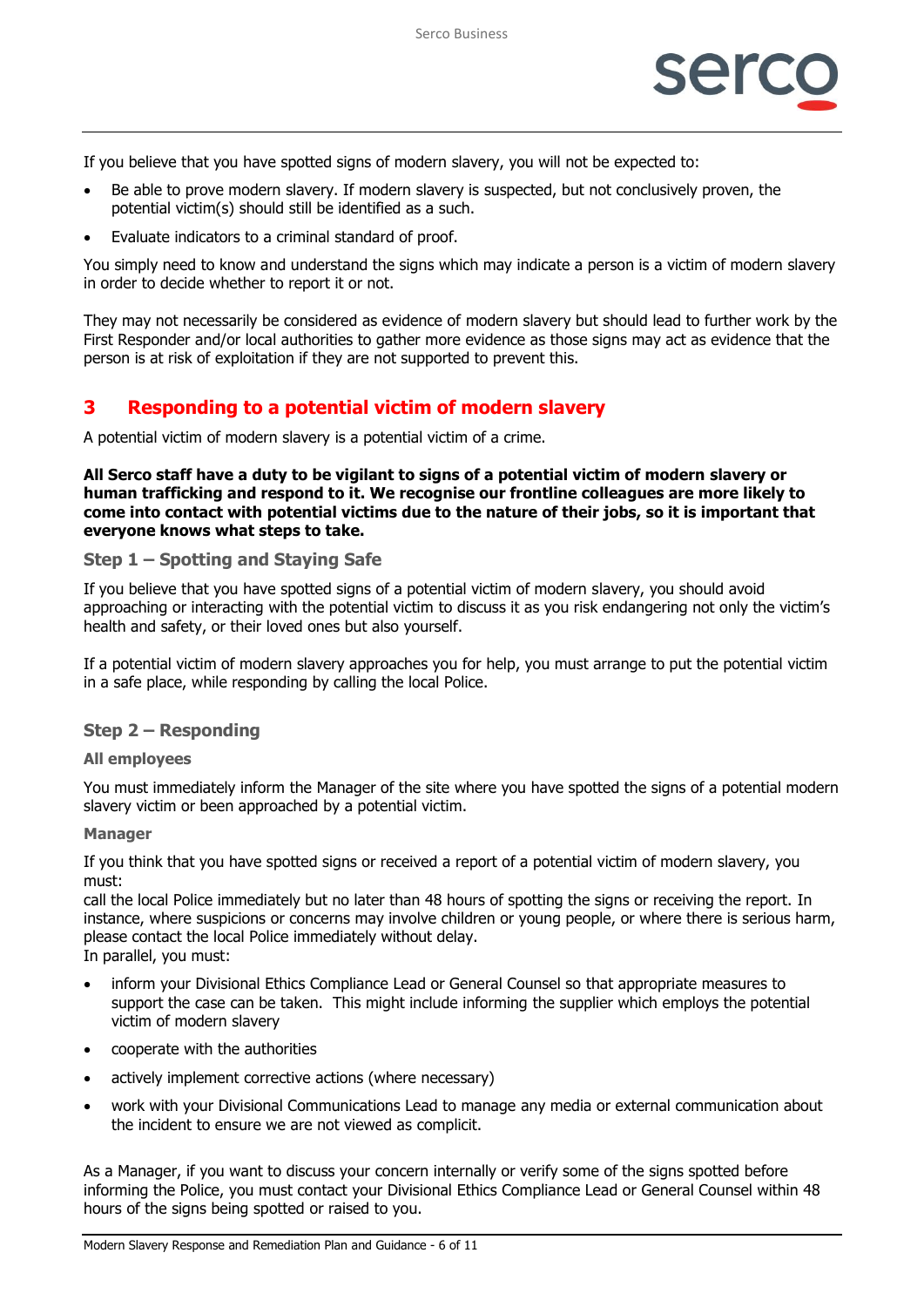

Annex B provides a list of contacts and agencies that act as first responders where an incident of modern slavery has occurred.

You may also use Serco's Speak Up system to report any suspicions of modern slavery [\(www.serco](http://www.serco-speakup.com/)[speakup.com\)](http://www.serco-speakup.com/).

#### <span id="page-6-0"></span>**Step 3 – Maintaining Confidentiality**

Confidentiality is an important condition in working with potential victims of modern slavery.

Potential victims have information about criminals who have trafficked and exploited them, and this makes them vulnerable. You must not disclose a potential victim's address, support arrangements or other details that may compromise their safety to anyone who is not directly involved in the case.

#### <span id="page-6-1"></span>**Step 4 – Cooperation and Remediation**

Upon reporting the matter to the local Police, Serco and its staff will cooperate with the Police and any other local authorities and competent local organisations with their investigation.

Serco's process for responding to violations is outlined below:

The Divisional Ethics and Compliance Lead in collaboration with the Manager involved and a member of procurement will:

- 1. Conduct an initial assessment of the allegations to ensure that there is enough information to understand the exploitation discovered and establish a remediation plan (including reviewing internal policies and procedures to determine what needs to change to prevent modern slavery from re-occurring).
- 2. Ascertain if a supplier or labour provider is implicated.
- 3. Document and maintain the evidence about the violations
- 4. Monitor and verify that progress with Police and relevant local authorities and local organisations
- 5. Document and record remedial steps taken.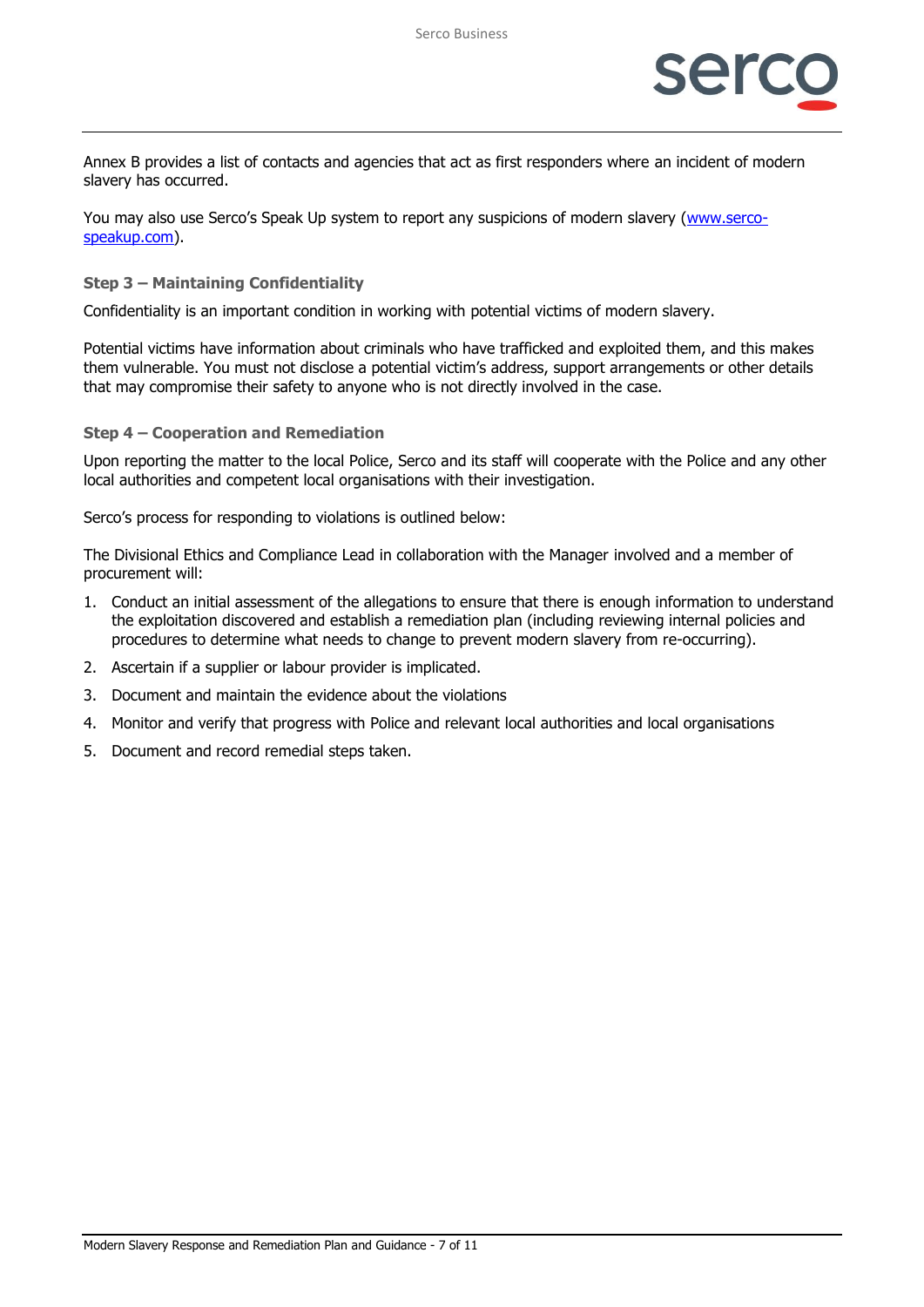# <span id="page-7-0"></span>**Annex A – Types of exploitation resulting from modern slavery**

There are different types of exploitation that victims of modern slavery may be subjected to, and victims may experience more than one type of exploitation at the same time.

The most common forms of exploitation are:

- **Labour exploitation**: a victim is made to work with little or no pay and may face violence or threats. If they are foreign nationals, their passports may be confiscated by their exploiters and they may be made to live in terrible conditions and under constant threat. For example, a worker in a clothing factory, who is dropped off and picked up from work and made to pay exorbitant fees for transport, accommodation and routinely shifted around to differing places of work.
- **Debt bondage:** can be present in many forms of exploitation and can take a range of forms. Debts may arise out of the exploitation itself, for example in relation to accommodation or travel fees, with victims having little or no control over their debt and little or no way to pay it back. Costs may be deducted from their wages, leading to further debts being accrued. A person may be forced to work to pay off the debt and it can also be used as a means of controlling a victim and keeping them enslaved.
- **Forced criminality:** victims can be forced to participate in a range of illegal activities including pick pocketing, shop lifting, cannabis cultivation, county lines exploitation and other activities. The Modern Slavery Act provides for a defence for victims who have been forced into criminality.
- **Financial exploitation**: for example benefit fraud, where benefits are falsely claimed by perpetrators on behalf of their workers; bank accounts being opened in a victim's name but used by perpetrators; or workers' wages being paid directly into the exploiters, own bank accounts by companies who think they are paying a worker individually.
- **Domestic servitude**: victims work in a household where they may be ill-treated, humiliated, subjected to exhausting hours, forced to work and live under unbearable conditions or forced to work for little or no pay. In some cases, forced marriage can lead to domestic servitude.
- **Forced marriage**: where people are forced into marriage for a range of reasons including exploiting the rights conferred on them by citizenship or for domestic servitude. Children or young people under the age of consent are also victims through culture, religion and/or family traditions.
- **Sexual exploitation**: victims (including children) may be forced into prostitution, pornography or lap dancing for little or no pay. They may be deprived of their freedom of movement and subjected to threats and violence.
- **Organ harvesting**: victims are trafficked in order for their internal organs (typically kidneys or the liver) to be harvested for transplant.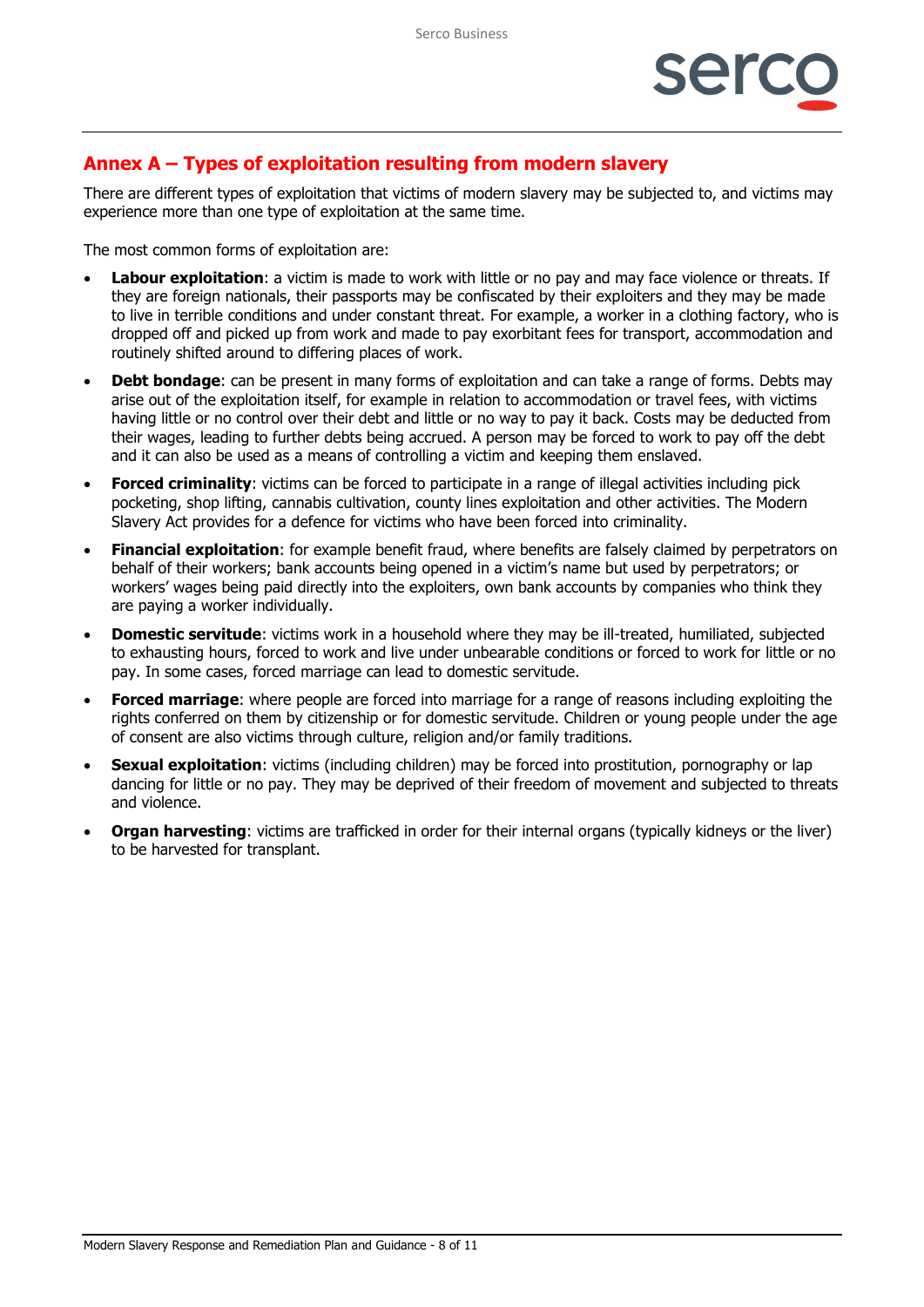

# <span id="page-8-0"></span>**Annex B – Contacts and first responders**

| <b>Division</b>                 | <b>Organisation</b>                          | <b>Contact details</b>                                                             |
|---------------------------------|----------------------------------------------|------------------------------------------------------------------------------------|
| <b>ASPAC -</b>                  | Emergencies                                  | Phone: 000                                                                         |
| Australia                       | <b>Australian Federal</b><br>Police          | Phone: 131 237 or www.afp.gov.au                                                   |
|                                 | Anti-Slavery<br>Australia Agency             | Phone: 02 9514 8115 or www.antislavery.org.au                                      |
|                                 | Salvo's (Local name                          | Phone No: 13 SALVOS (13 72 58)                                                     |
|                                 | for the Salvation<br>Army)                   |                                                                                    |
| $ASPAC -$                       | <b>MBIE Service Centre</b>                   | Phone: 0800 20 90 20 or https://www.mbie.govt.nz/immigration-and-                  |
| New Zealand                     | to report migrant<br>exploitation            | tourism/immigration/temporary-migrant-worker-exploitation-review/                  |
|                                 | Crimestoppers (to                            | Phone: 0800 555 111 or fill out a form on crimestoppers-                           |
|                                 | report anonymously)                          | nz.org(external link)                                                              |
|                                 | New Zealand Police                           | Phone: 105 or emergency line: 111                                                  |
| $ASPAC -$<br>Hong-Kong          | The Mekong Club                              | Website: https://themekongclub.org/                                                |
| Serco                           | Polaris Project - U.S.                       | Phone: +1-888-373-7888                                                             |
| America -                       | <b>National Hotline</b>                      | Text 'ToBeFree' 233733                                                             |
| <b>United States</b>            |                                              | Online: https://polarisproject.org/our-work/                                       |
| of America                      | US Department of<br>Homeland Security's      | Phone: +1-802-872-6199 (also works within US and Canada)                           |
|                                 | Tip Line                                     | Employees around the world can also submit a tip online at<br>https://tips.fbi.gov |
|                                 |                                              |                                                                                    |
| Serco                           | The Canadian                                 | Phone: +1-833-900-1010                                                             |
| America -                       | Human Trafficking                            | Online:                                                                            |
| Canada                          | Hotline (in French                           | https://www.canadiancentretoendhumantrafficking.ca/nationalhotline/                |
|                                 | and English)                                 |                                                                                    |
| Middle East -                   | Dubai Police-Control                         | Phone: +9714-6082347                                                               |
| <b>UAE</b>                      | Centre of Human                              |                                                                                    |
|                                 | Trafficking<br>Hotline for labour            | Phone: 8005005                                                                     |
|                                 | complaints                                   |                                                                                    |
|                                 | Hotline for human<br>trafficking issues      | Phone: 8007283                                                                     |
| Middle East -                   | Asuda (International                         | Phone: +964 53 318 3149                                                            |
| Iraq                            | organization for                             |                                                                                    |
|                                 | migration helpline)                          |                                                                                    |
| Middle East -                   | National Human                               | Phone: +974 4404 8844                                                              |
| Qatar                           | <b>Rights Committee</b>                      |                                                                                    |
|                                 | Aman Protection and                          | Phone: 919                                                                         |
|                                 | Social Rehabilitation                        |                                                                                    |
|                                 | Center shelter (more                         |                                                                                    |
|                                 | for women and                                |                                                                                    |
|                                 | children)                                    |                                                                                    |
| Middle East $-$<br>Saudi Arabia | <b>National Committee</b><br>to Combat Human | Phone: 0117185118 or Online complaint portal:                                      |
|                                 | Trafficking                                  | https://e=services.hrc.gov.sa                                                      |
|                                 |                                              |                                                                                    |
|                                 |                                              |                                                                                    |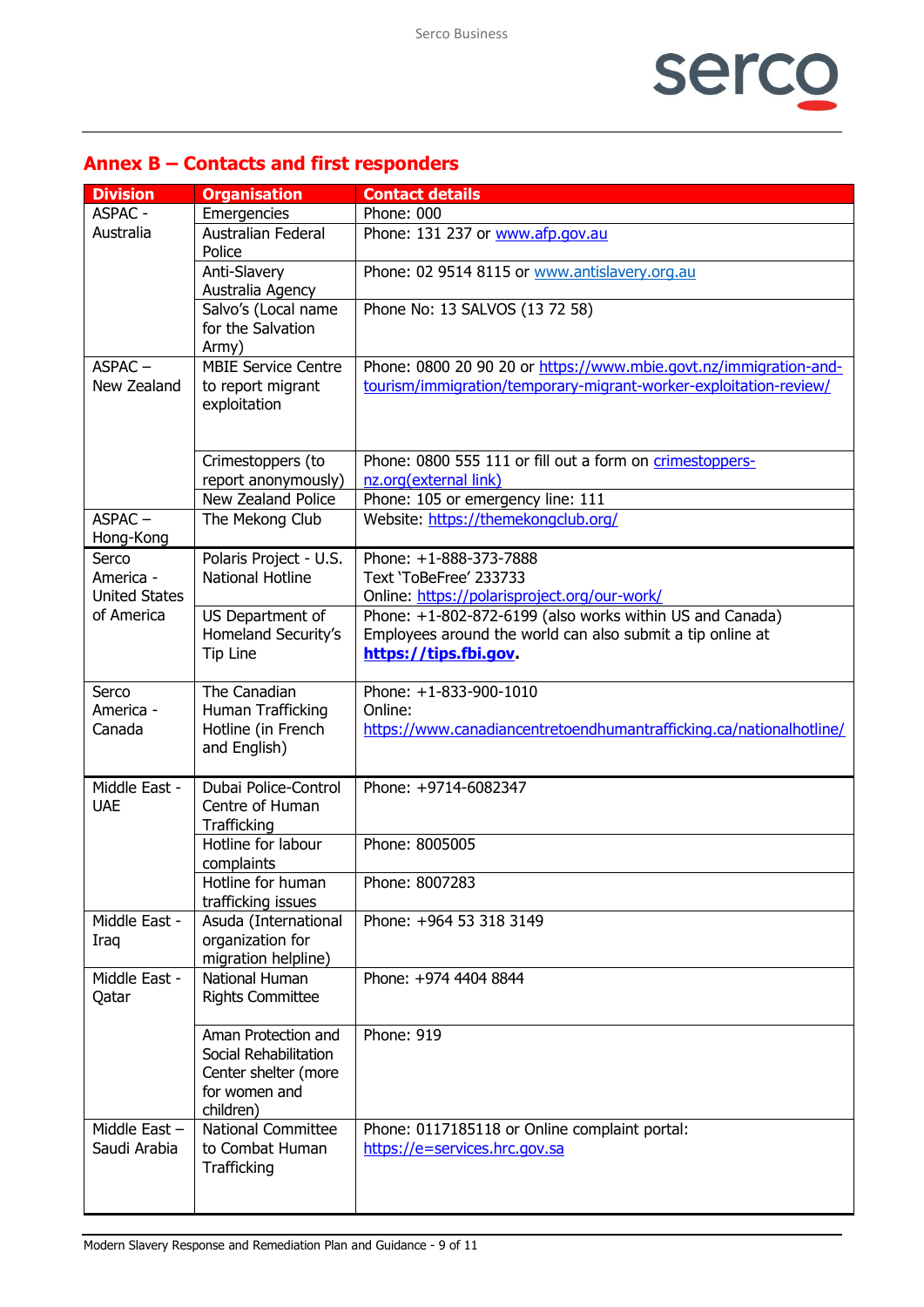# serco

| <b>Division</b>            | <b>Organisation</b>                   | <b>Contact details</b>                                                                     |
|----------------------------|---------------------------------------|--------------------------------------------------------------------------------------------|
| $UKE - UK$                 | Unseen UK                             | Phone: 08000 121 700                                                                       |
|                            |                                       | Report online: https://www.modernslaveryhelpline.org/                                      |
|                            |                                       | Website: www.unseenuk.org                                                                  |
|                            | Gangmasters                           | Phone: 0800 432 0804                                                                       |
|                            | <b>Licensing Agency</b>               | Website: https://www.gla.gov.uk/report-issues/english-report-form/                         |
|                            | Salvation Army                        | Phone: 0300 303 81 51                                                                      |
|                            |                                       | Email: info@salvationarmy.org.uk                                                           |
|                            |                                       | Website: www.salvationarmy.org.uk/uki/Trafficking<br>Phone: 01304 203 977 or 07766 668 781 |
|                            | Migrant Help                          | Email: info@migranthelpuk.org                                                              |
|                            |                                       | Website: www.migranthelpuk.org                                                             |
|                            | <b>UK Border Force</b>                | The Immigration Enforcement Hotline Phone: 0300 123 7000                                   |
|                            |                                       | Crimestoppers Phone: 0800 555111                                                           |
|                            | POPPY Project (for                    | Phone: 020 7735 2062 (ask for the POPPY Project duty worker)                               |
|                            | women and                             | Email: post@eavesforwomen.org.uk                                                           |
|                            | children)                             | Website: www.eavesforwomen.org.uk/about-eaves/our-projects/the-                            |
|                            |                                       | poppy-project                                                                              |
|                            | Trafficking                           | Phone: 0141 276 77 24                                                                      |
|                            | Awareness Raising                     |                                                                                            |
|                            | Alliance (TARA) -<br>Scotland         |                                                                                            |
|                            | National Society for                  | Help for adults concerned about a child                                                    |
|                            | the Prevention of                     | Phone: 0808 800 5000                                                                       |
|                            | Cruelty to Children                   | Help for children and young people                                                         |
| <b>UKE-Ireland</b>         | (NSPCC).<br><b>Government Hotline</b> | Phone: 0800 1111<br>Phone: 1800 25 00 25                                                   |
|                            |                                       | Email: blueblindfold@garda.ie                                                              |
| UKE - France               | <b>Comite Contre</b>                  | Phone: 01 44 52 88                                                                         |
|                            | L'esclavage Moderne                   | Email: info@ccem.org                                                                       |
|                            | (Committee Against                    | Website : http://www.esclavagemoderne.org/signaler-une-situation/                          |
|                            | Modern Slavery)                       |                                                                                            |
|                            | National                              | Phone: 0 825 009 907                                                                       |
|                            | Coordination for                      | Website: http://acse-alc.org/fr/                                                           |
|                            | protection of victims                 |                                                                                            |
|                            | of human trafficking                  |                                                                                            |
| $UKE - Spain$              | hotline (Ac.Sé)<br>Spanish Agency for | Website with contact details:                                                              |
|                            | International                         | https://www.aecid.es/ES/servicios/informacion-y-contactos                                  |
|                            | Development                           |                                                                                            |
|                            | Cooperation (AECID)                   |                                                                                            |
| UKE - Italy                | Associazione on the                   | Website with contact details:                                                              |
|                            | Road Onlus di                         | https://www.ontheroad.coop/en/contacts/                                                    |
|                            | Martinsicuro                          |                                                                                            |
|                            | National hotline                      | Phone: 800 290 290                                                                         |
|                            | against trafficking                   |                                                                                            |
| $UKE - The$<br>Netherlands | CoMensha (in Dutch)                   | Phone: +31 33 4481186                                                                      |
| UKE - Austria              | IBF - Intervention                    | Phone: +43 1-796 92 98                                                                     |
|                            | Centre for Victims of                 |                                                                                            |
|                            | Trafficking in                        |                                                                                            |
|                            | Women                                 |                                                                                            |
|                            | Anti-trafficking<br>hotline           | Phone: +43 1 24836 85383                                                                   |
|                            |                                       |                                                                                            |
|                            |                                       |                                                                                            |
|                            |                                       |                                                                                            |